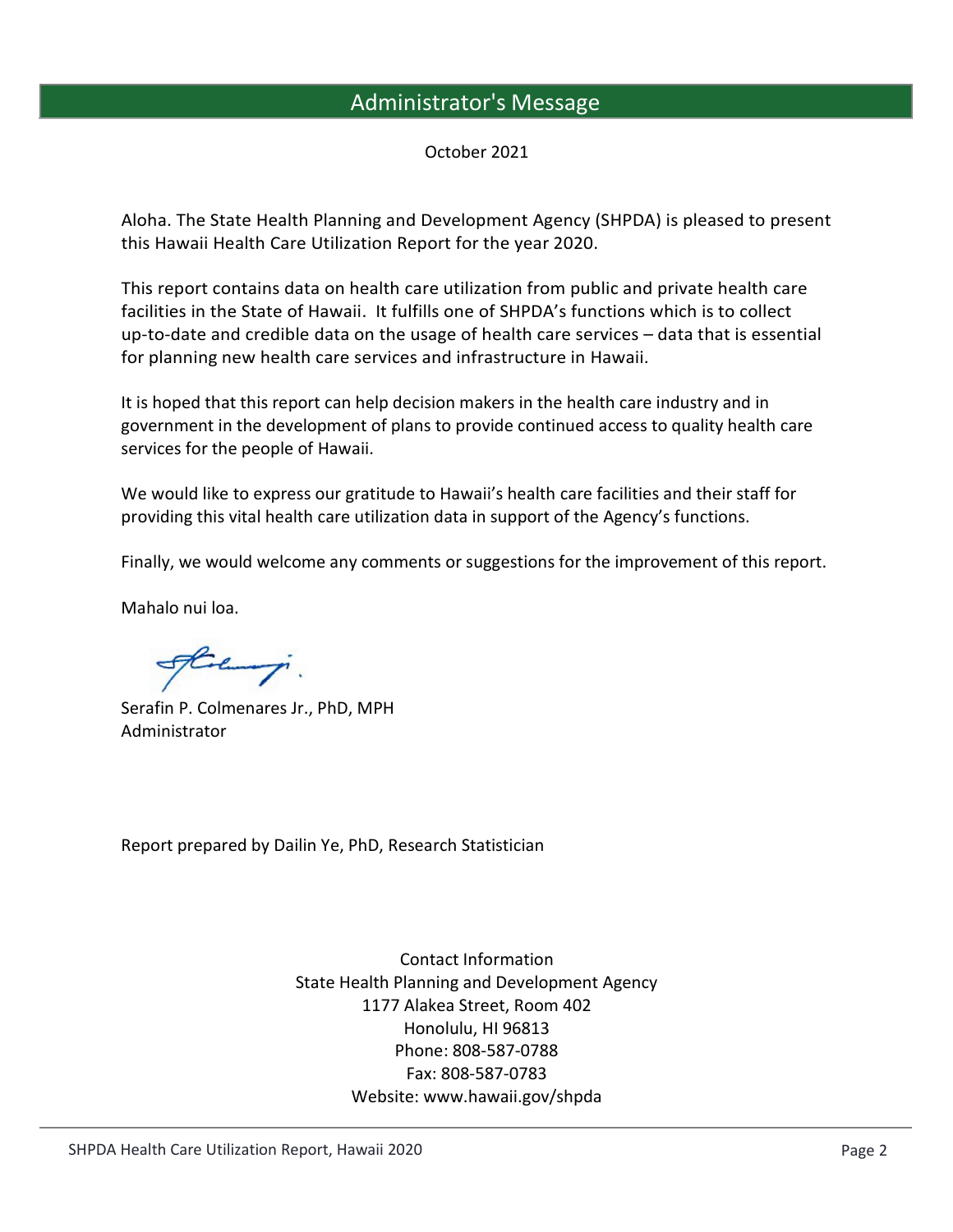## Table of Contents

|          | SHPDA Approved vs OHCA Licensed Bed Capacity as of December 31, 2020 5                            |  |
|----------|---------------------------------------------------------------------------------------------------|--|
| Table 1  |                                                                                                   |  |
| Table 2  |                                                                                                   |  |
| Table 3  |                                                                                                   |  |
| Table 4  |                                                                                                   |  |
| Table 5  |                                                                                                   |  |
| Table 6  |                                                                                                   |  |
| Table 7  |                                                                                                   |  |
| Table 8  |                                                                                                   |  |
| Table 9  |                                                                                                   |  |
| Table 10 |                                                                                                   |  |
| Table 11 |                                                                                                   |  |
| Table 12 |                                                                                                   |  |
| Table 13 |                                                                                                   |  |
| Table 14 |                                                                                                   |  |
| Table 15 | Licensed Acute Care Beds Not Staffed or Set Up as of December 31, 2020 78                         |  |
| Table 16 | Licensed Long-Term Care Beds Not Staffed or Set Up as of December 31, 2020 80                     |  |
| Table 17 | Licensed Specialty Care Beds Not Staffed or Set Up as of December 31, 2020 82                     |  |
| Table 18 | Wait Listed Patients in Acute Care Beds Ready to Discharge but Unable<br>84<br>to Place, 2020     |  |
| Table 19 | Wait Listed Patients in Long-Term Care Beds Ready to Discharge but Unable<br>86<br>to Place, 2020 |  |
| Table 20 |                                                                                                   |  |
| Table 21 |                                                                                                   |  |
| Table 22 |                                                                                                   |  |